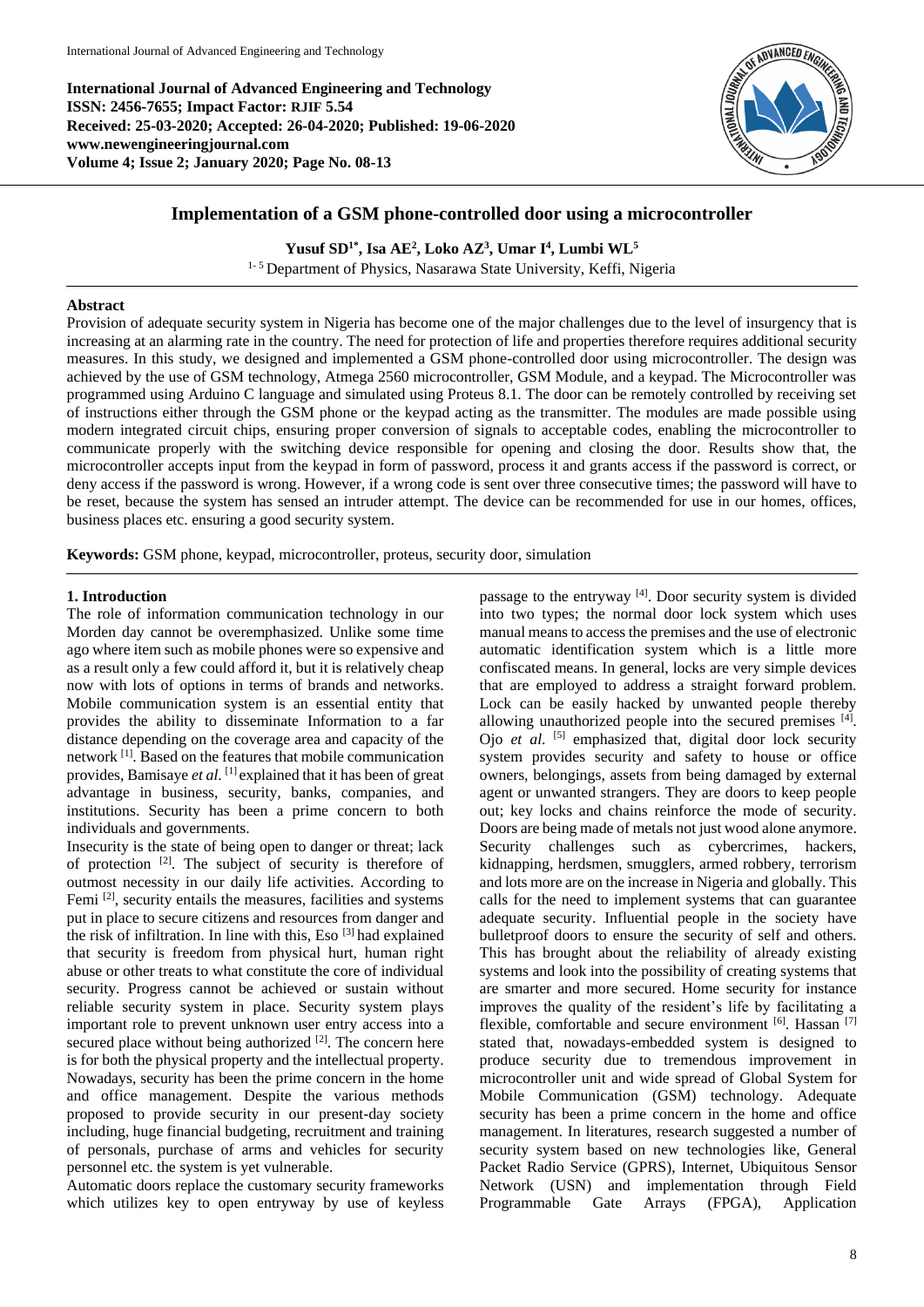Specification Integrated Circuit (ASICs), Digital Signal Processing (DSP) and Microcontroller Unit (MCU) [8]. Mobile phones have built-in GSM module, which enables them to connect with any cellular network in the globe. In certain applications, the microcontroller-based system has to be connected with the GSM network that will enable a user to control the system by sending messages or making a call [8, 19]. Though, some had no provision for SMS in case of operation failure [13] and some lack the ability to alert the user of security treat or an intruder via SMS [15]. The systems that can send messages to user to alert or inform about the status of the system running may use a separate GSM module rather than using that of the mobile phones [9].

Furthermore, devices such as motion detectors, light detectors among others are susceptible to be triggered by false signals such as noise impulses, whenever its sensitivity is increased. They are not suitable for most outdoor security protection because they do not possess high discriminative capability during operation and they are expensive**.** Most recent of these devices are offshoots of biometric engineering. The major characteristic of security devices is to prevent an intruder from gaining access to a location [20]. Folanya [21] further stressed that, most of these devices however have lapses which give an unauthorized person access to where they are barred. For instance, the simple jam lock and pad lock can be forced open or the keys duplicated by unauthorized persons and under certain conditions, i.e. physical changes of the individual concerned. The mobile phone-controlled door lock security system technology is an access control system that allows only authorized persons to access restricted area [22] .

The aim of this study is to design and implemented a GSM phone-controlled door using microcontroller and matrix keypad which serves as an alternative. The Microcontroller is programmed using Arduino C language and simulated using Proteus 8.1. The door can be remotely controlled by receiving set of instructions either from the GSM phone through Short Message Service (SMS) effectively from the authorised GSM or the keypad which serves as an alternative by entering a registered password. A buzzer that forms the alarm system and an LCD that displays the result of the processing are incorporated to the system.

This research will be beneficial to people in terms of its affordability, security guaranteed, safety of lives and properties, independence to mains power gride (solar powered) and access control of people to restricted areas. People in regions with access to GSM technology will benefit more from this research. The system is subscriber friendly; any network can access it. Also, it is not limited to particular made or make of phones as long as the phone does the basics. Security door is always important in places like airports, hotels, supermarkets, theatres, banks, individual homes and restricted premises. The research will give individuals and organisations the opportunity to provide security for themselves at an affordable price not having to wait on the government. In addition, challenges such as misplacement of keys will also be minimized.

### **2. Materials and Methods**

### **2.1 Materials**

For the design and simulation of a GSM phone-controlled door, some of the major materials used include,

ATMega2560 microcontroller, LM7805 Voltage regulator, SIM900D GSM Module, 4x4 membrane keypad, BC327 NPN transistor, Proteus 8.1 software, 16x2 LCD display, PC windows 8.1 computer, 5V 1-channel relay, 9V 2500mAh battery, and assorted resistors.

### **2.2 Methods**

The ATMega2560 microcontroller on Arduino Mega board was chosen for this research because of its unique features which includes low cost, and provision of highly flexible and cheap solution to most embedded control applications. The method was a step by step simulation and implementation following the block diagram in Fig. 1.



**Fig 1:** General block diagram for the system

From the diagram, we can classify the system into three sections; these are input, controller and output sections. At first, the controller section remains at waiting state for receiving a signal from input section which includes a 4 x 4 keypad, mobile phone, and the LCD display. In the input section, a mobile phone through its device will be used for interfacing with microcontroller to lock or unlock the door of the system. Consequently, a manual keypad performs the similar function. In accordance with the input devices; the controller section takes decision and activates the output section which includes the, GSM module, LED and Lock device. However, the activation of the output device depends on the activity of the input section that indicates user to lock or unlock the system. The Arduino board with Atmega 2560 is shown in Fig. 2.



**Fig 2:** Arduino board with Atmega 2560.

The Arduino Mega has a total of 54 digital I/O pins of which 15 provide PWM output and 16 are analog inputs, 4UARTs (hardware serial ports). The digital pins can be used as either inputs or outputs. The board has a 16 MHz ceramic resonator, a USB connection and a power jack. The Arduino board has a number of pin ports which serve as a connection points. Some selected pins are presented in Table 1.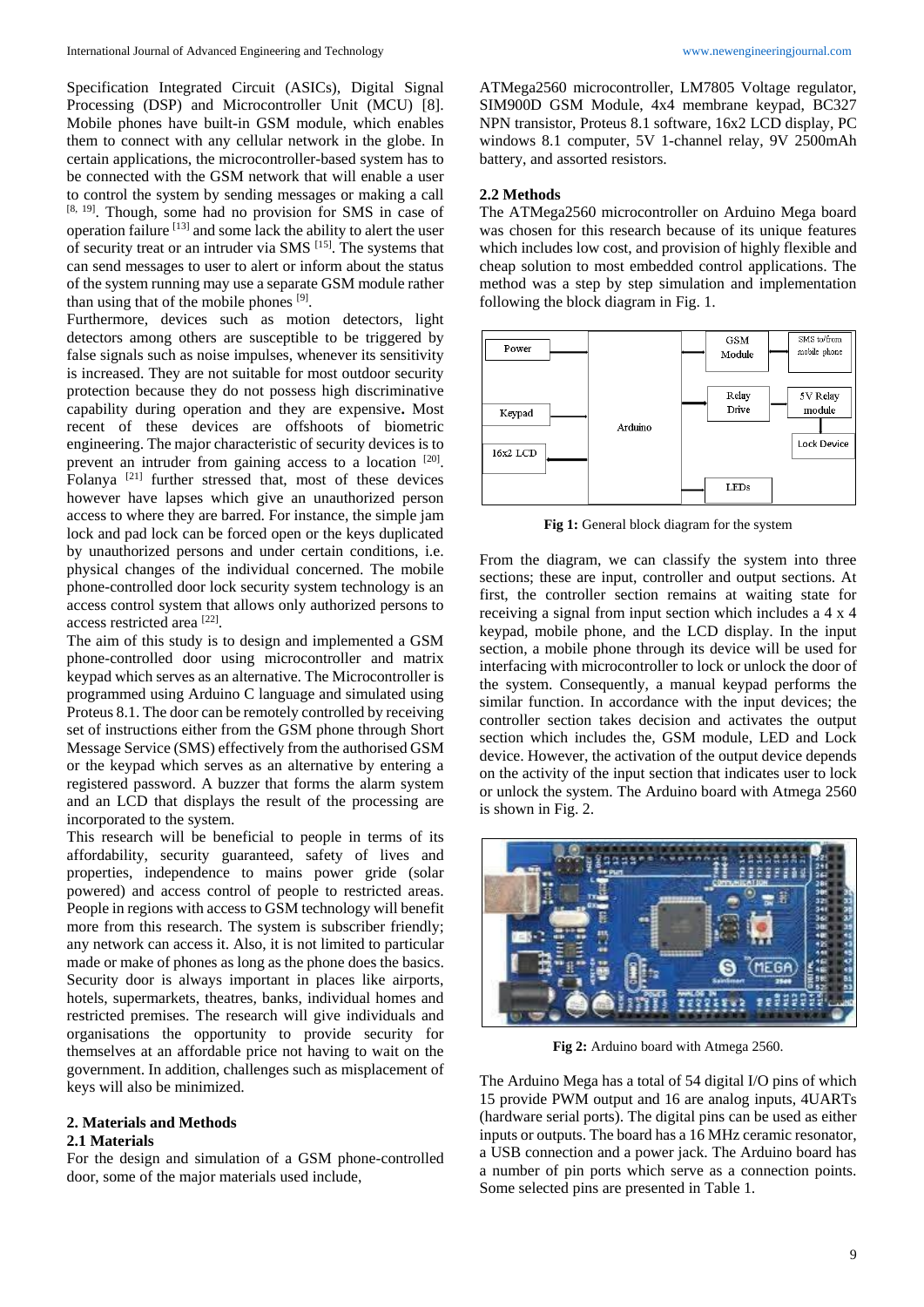**Table 1:** Selected pins on Arduino

| Pin             | Connection         |
|-----------------|--------------------|
| $D0$ (RX0)      | <b>TXD Console</b> |
| D1(TX0)         | <b>RXD Console</b> |
| D2              | <b>GSM TXD</b>     |
| D <sub>3</sub>  | LED Busy (D1)      |
| D4              | LED Success (D2)   |
| D <sub>5</sub>  | <b>GSM RXD</b>     |
| D <sub>6</sub>  | Relay module       |
| D7              | Keypad D column    |
| D <sub>8</sub>  | Keypad C column    |
| D <sub>9</sub>  | Keypad B column    |
| D10             | Keypad A column    |
| D11             | Keypad 3 column    |
| D <sub>12</sub> | Keypad 2 column    |
| D13             | Keypad 1 column    |
| A <sub>0</sub>  | RS pin on LCD      |
| A1              | E pin on LCD       |
| A2              | D4 pin on LCD      |
| A <sub>3</sub>  | D5 pin on LCD      |
| A <sub>4</sub>  | D6 pin on LCD      |
| A <sub>5</sub>  | D7 pin on LCD      |

The keypad module is attached to the digital pins  $7 - 13$  on the Arduino board where password is received or entered. This 16-button keypad provides a useful human interface component for the microcontroller is as shown in Fig. 3. Matrix keypad uses a combination of four rows and four columns to provide button states to the host device. Underneath each key is a pushbutton, with one end connected to one row, and the other end connected to one column. In order for the microcontroller to determine which button is pressed, it first needs to pull each of the four columns (pins 1-4) either low or high one at a time, and then poll the states of the four rows (pins 5-8). Depending on the states of the columns, the microcontroller can tell which button is pressed.



**Fig 3:** Matrix Keypad Connections

The flowchart for a GSM phone-controlled door system using a microcontroller begins with a start, followed by the initialization of the variables. On booting the system, during its setup, the busy LED on pin D3 will lit up and after the system setup it will switch off. The system will prompt the user through LCD screen to enter password via the keypad.

On entering the password, if it is successful; the success LED on pin D4 will lit up and the door will unlock which is shown by the switching of the relay and the LED connected to it. If the password is wrong, the user is prompted to enter it again while the attempts will be incremented and if the attempts equals to three, an SMS alert is sent to the owner and also the lock/door is freeze. The door can only be unlocked by sending the right command to unfreeze. The flowchart of the system can be shown in Fig. 4.



**Fig 4:** System flow chart

# **3. Results**

# **3.1 Simulation Results**

The system was implemented in Proteus 8.1 environment and results were obtained in various stages to ascertain the functionally. Results obtained are presented in Figures 5 to 10 respectively.



**Fig 5:** Simulation result for system initialising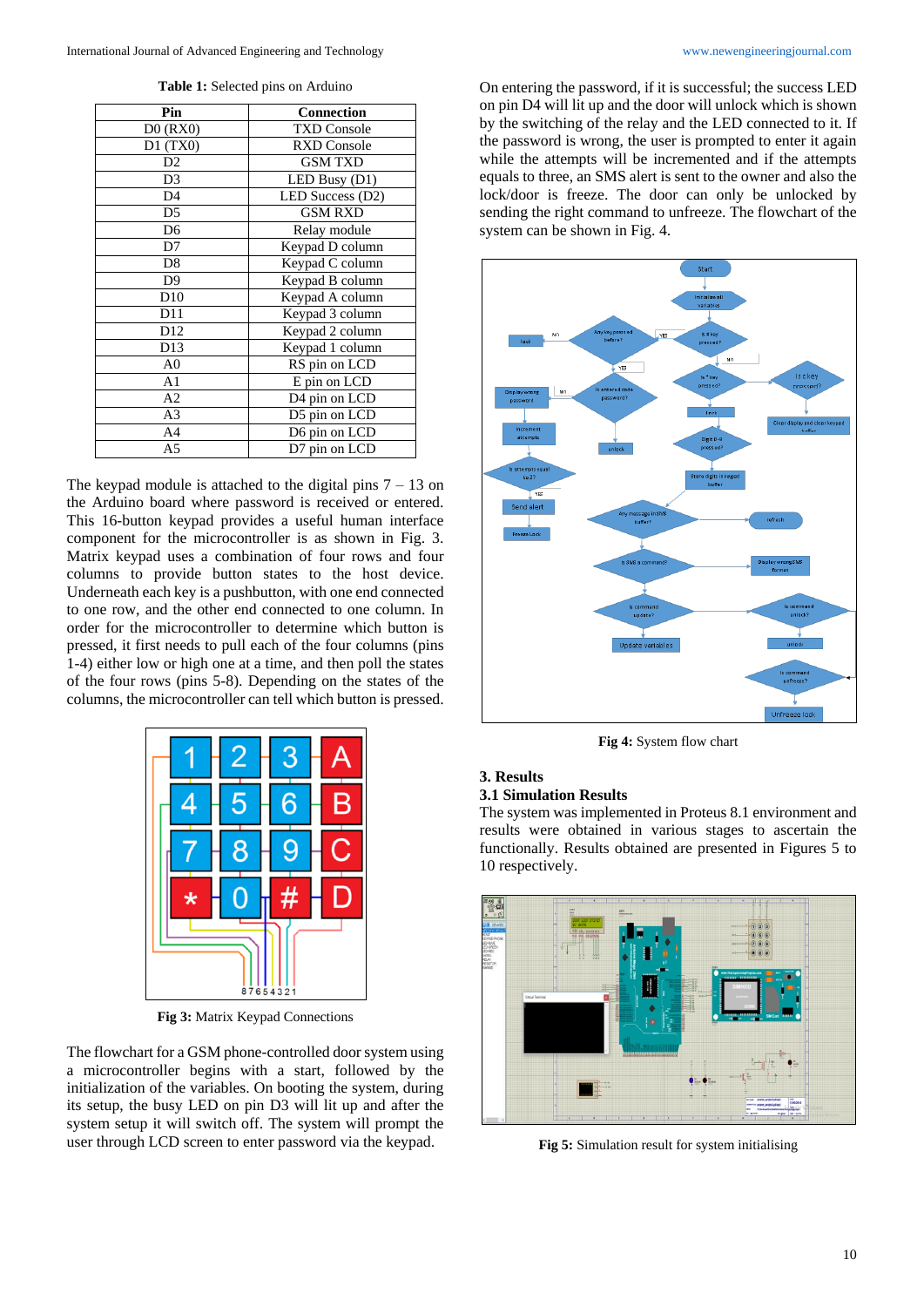

**Fig 6:** Simulation result for system locked ready to accept the next command



**Fig 7:** Simulation result for system unlocked using the right pasword



**Fig 8:** Simulation result for system response with the wrong password



**Fig 9:** Simulation result for maximum attempts exceeded, lock frozen and sending alert



**Fig 10:** Simulation result for system frozen after maximum attempts

Fig. 5 shows the system in initializing stage with the display of the system status shown on the LCD as "DOOR LOCK SYSTEM BY AROME". The colour of LED D1 changes from blue to black to indicate that it has completed its initialisation process and set to receive the Pin. Fig. 6 presents the next stage where the system displays "LOCKED!" At this stage, the password can now be accepted to unlock the system and the keypad serves this purpose. The # (hash) button is used to unlock the system after the password while the \* button is used to lock it back after the operation. Fig. 7 shows after the Pin was entered and the system displays "UNLOCKED!" on the LCD. The digit 1111 is programmed as the acceptable password. Any other entry is seen as an intrusion in the system. The colour of D2 LED changed from black to green which is an indication that the password is correct. Also, the relay turns from the locked position at R1 closer to the transformer to indicate that the door is now open. This will however remain unlocked until the \*button is entered.

Fig. 8 shows when a wrong password was entered after the door was locked, the system displays "WRONG!" on the LCD which indicates that the door remains lock. Also, the colour on D2 remains Red and the relay also remains in its unlocked position. Fig. 9 shows several attempts of different passwords used as attempt to unlock the door with three attempts made the system displays "ALERT SEND!" The system sends an alert to the user informing the presence of an intruder and freeze as shown in the visual terminal. At this point it can only be unfreeze by the owner. Fig. 10 shows after maximum attempts, the system display "FREEZED!" At this stage the system will not accept any more command except the unfreeze GSM command/code. Alternatively, the system can be unfreezed using a code typed in from the keypad.

### **3.2 Theory and Calculations**

From Ohms law, the size (in ohms) of the protection resistor to be interfaced with the LEDs that will serve as current limiting device which protects from over or under current, can be given by equation (1) as:

$$
R_{min} = \frac{V_{CC} - V_{drop}}{I_{LED}}
$$
 (1)

where  $V_{cc}$  = 5Volts

 $I_{LED}$  = LED current (20mA)

 $R_{min}$  = minimum required resistance value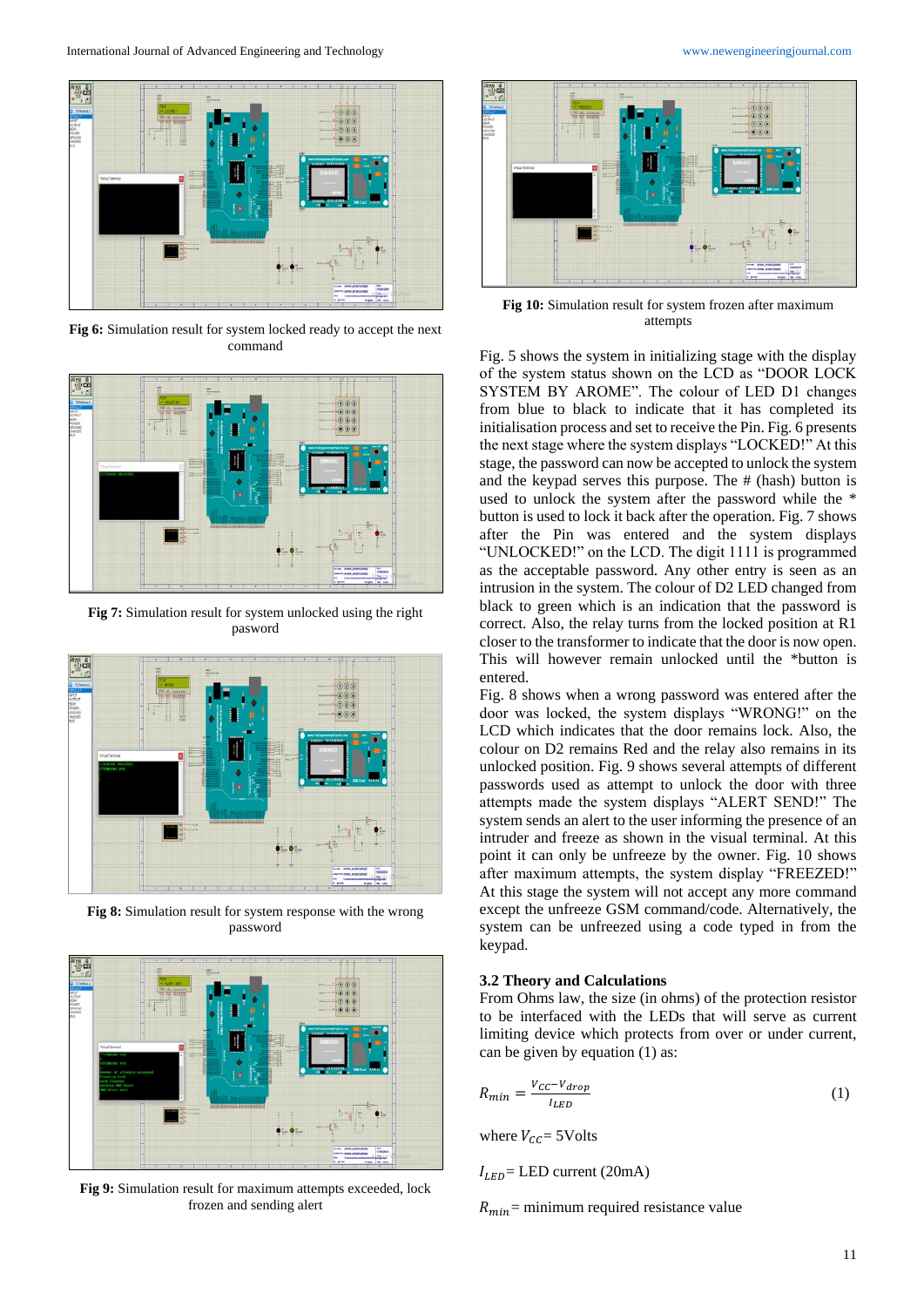$V_{drop}$ = Voltage drop across LED (selected LEDs has 2volts)

Therefore,

$$
R_{min} = \frac{(5-2)\nu o l t s}{20 mA} = 150 \Omega
$$

To achieve current limitation, a resistance value higher than the calculated  $R_{min}$  was selected. A 220 $\Omega$  resistor was used and thus only 13.6mA current was allowed to pass through each of the three LEDs.

To protect the microcontroller from back EMF, during switching, a diode was connected across the relay. A resistor of  $470\Omega$  was selected and thus the current through the transistor was limited using equation (2) as:

$$
I_{lim} = \frac{V}{R} \tag{2}
$$

 $I_{lim} = \frac{4.3V}{4700}$  $\frac{4.3v}{470\Omega} = 9.12 \text{ mA}$ 

Using solar panel as backup power, the charging current can be calculated using equation (3) as:

$$
charging current = \frac{solar panel power (watts)}{voltage rating}
$$
 (3)

Therefore,

$$
charging current = \frac{4.5watts}{6volts} = 0.75A
$$

In calculating the charging time, we use Equation (4) as:

$$
charging time = \frac{battery capacity (AH)}{Charging current}
$$
 (4)

where, battery capacity  $(Ah) = 1800$ mAh Charging current = current from the solar panel module

$$
charging\ time = \frac{(1800/1000)}{0.75} = 2.4 hrs
$$

To calculate the discharge time of the battery; we use Equation (5) as:

discharge time = 
$$
\frac{battery\ capacity\ (Ah)}{Load\ (Ah)}
$$
 (5)

where, battery capacity  $(Ah) = 1800$ mAh

Load = 200mA (Maximum current Arduino mega board can draw)

Therefore,

Discharge time  $=\frac{1800 mAh}{200 mA}$  $\frac{800ma}{200mA}$  = 9hrs (This is a huge advantage)

### **4. Discussion**

The implemented circuit of the GSM phone-controlled door working sequence has proved the effectiveness of the device in terms of door security. The alert sending system which informs the presence of an intruder can be of great importance to the user so as to take various precautionary measures especially in situations when the user is not at home. There is no need to keep keys for particular lock since the locking technique is unique with GSM based authentication. All the modules worked perfectly well showing the effectiveness of the algorithm used and the programming accuracy. The

circuit design is similar to the work of  $[4, 9, 12, 14]$ . But different from that of [13] that had no provision for SMS in case of operation failure and [15] that lack the ability to alert the user of security treat or an intruder via SMS.

### **5. Conclusion**

The design and simulation of GSM phone-controlled door provides solution to the security challenges in secured premises by granting authorized person's access or denying unauthorized person's access. The system is intelligent enough to monitor the secured environment. Atmega2560 microcontroller on Arduino platform was used as the control unit in this work. The program was written in C language which is more effective in developing embedded technology compared to other programming languages. In this research, LED lights and LCD are the promising features used to ensure reliability. However, a finger print module can be integrated into the circuit in order to increase the efficiency. A voice feedback can be an added advantage of the system and operating the door lock security system by face detection method will be much more secured. Also, burglar alarm module can be introduced to circuit to trigger the activity of an intruder within the premises. In addition, a Bluetooth device will be of great advantage if interfaced with the microcontroller to serve as another signal input device for the system.

### **6. References**

- 1. Bamisaye O, James A, Kolawole MO. Capacity and Quality Optimization in CDMA 3G Networks. Journal of Telecommunications and Information Technology (JTIT). 2010; 4(5):101-104.
- 2. Femi F. Insecurity in Nigeria; A menace to National Development. A presentation at symposium held by the Dent scope Editorial Board at the University College Hospital, Ibadan Oyo State, Nigeria, 2015.
- 3. Eso NK. Door Hinges and security. Message posted to State Farm. Accessed on 31<sup>st</sup> January, 2018 from http//www.statefarm.com/learningbsafeathmburghing.a sp, 2014.
- 4. Ashok N, Swapna PN. Design of door locking security system using GSM. The Illustrated Dictionary of Electronics. 2014; 5(1):15-22.
- 5. Ojo AO, Mike N, Niyi FK, Promise O. Application of door locks security system in modern day. IEEE 3rd International conference, mechanical automation and control engineering (MACE). 2011; 4(1):1648-1690.
- 6. Rana GMSM, Khan AAM, Hogue MN, Mitul AF. Design and implementation of a GSM based Remote Home Security and Appliances Control System. Proceedings of 2nd International Conference on Advances in Electrical Engineering, Dahka, 2013, 291- 295pp.
- 7. Hassan A. Controlling relay with logic signals. Message pasted to Our World. Accessed on 19th Jan, 2018. from http //ourworld.copuserve.com 2013.
- 8. Tarun GD, Lee HB, Park JL, Park SW, Chung TY, Moon JH, *et al*. Interactive Remote Control of Legacy Home Appliances through a Virtual wired Sensor Network. IEEE Transaction on Consumer Electronics. 2010; 5(6):2241-2248.
- 9. Aijish MK. Interfacing a GSM module using a standard PS.2 keyboard with the help of Arduino board. Message posted to Micro Digital. Accessed on 15th Jan, 2018.